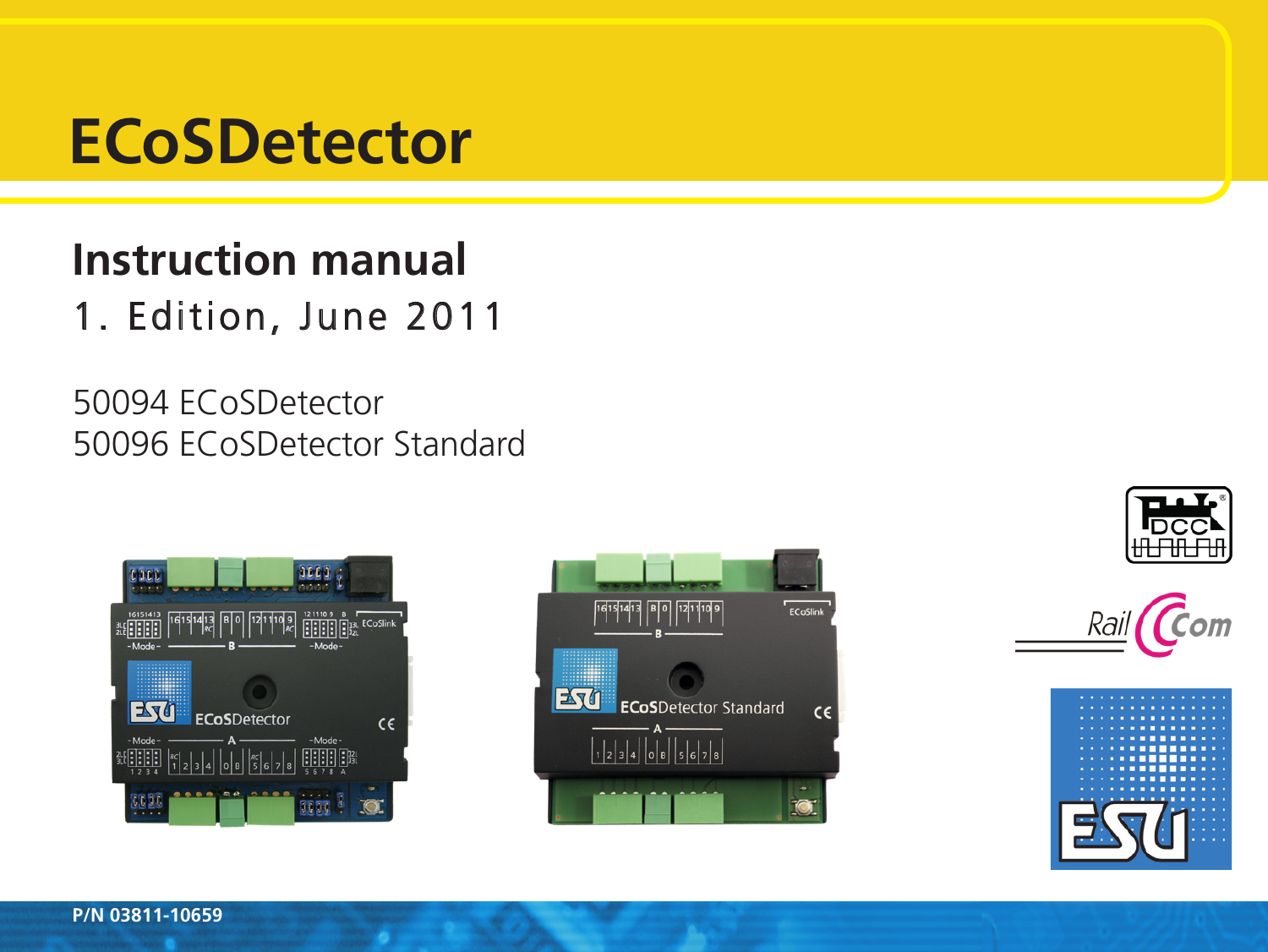# **Content**

| 1. EG - Declaration of conformity 3                                                                                                                                                                                       |
|---------------------------------------------------------------------------------------------------------------------------------------------------------------------------------------------------------------------------|
|                                                                                                                                                                                                                           |
| 3. Important Notes - Please read first 3                                                                                                                                                                                  |
|                                                                                                                                                                                                                           |
| 4. Occupancy detection and its function 4                                                                                                                                                                                 |
| 4.2. Current sensors (not with ECoSDetector Standard)  4<br>4.3. RailCom® feedback (not with ECoSDetector Standard).4                                                                                                     |
|                                                                                                                                                                                                                           |
| 5.1. Properties of the ECoSDetector Standard                                                                                                                                                                              |
|                                                                                                                                                                                                                           |
| 6.1.2. 3-rail track system (contact track section)<br>6.2. Current sensor (not for ECoSDetector Standard)8<br>6.3. RailCom® feedback (no for ECoSDetector Standard)  9<br>6.4. Two booster sectors on one ECoSDetector 10 |
| 7. Connecting to the command station 10                                                                                                                                                                                   |
| 8. Configuration on the command station  11                                                                                                                                                                               |
|                                                                                                                                                                                                                           |

| 9. Utilising feedback information 13          |  |
|-----------------------------------------------|--|
|                                               |  |
|                                               |  |
| 10.2. Technical data ECoSDetector Standard 14 |  |
|                                               |  |
|                                               |  |

Copyright 1998 - 2012 by ESU electronic solutions ulm GmbH & Co KG. Mistakes, changes resulting in technical advancement, availability and all other rights reserved. Electrical and mechanical characteristics, dimensions and sketches are subject to change without prior notice. ESU may not be held responsible for any damage or consequential loss or damage caused by inappropriate use of the product, abnormal operating conditions, unauthorised modifications to the product, etc. Not suitable for children under 14 years of age. Inappropriate use may result in injury due to sharp points and edges.

Märklin® is a registered trademark of Gebr. Märklin® und Cie. GmbH, Göppin- gen, Germany. RailCom® is a registered trademark of Lenz Elektronik GmbH, Giessen. RailComPlus® is a registered trademark of Lenz Elektronik GmbH, Gies-sen. All other trademarks are the property of their respective legal owners. According to its policy ESU electronic solutions ulm GmbH & Co KG continues to develop its products. Therefore ESU reserves the right to implement changes and improvements to any of the products listed in the ESU documentation. Duplication and preproduction of this documentation in any shape or form requires prior written consent from ESU.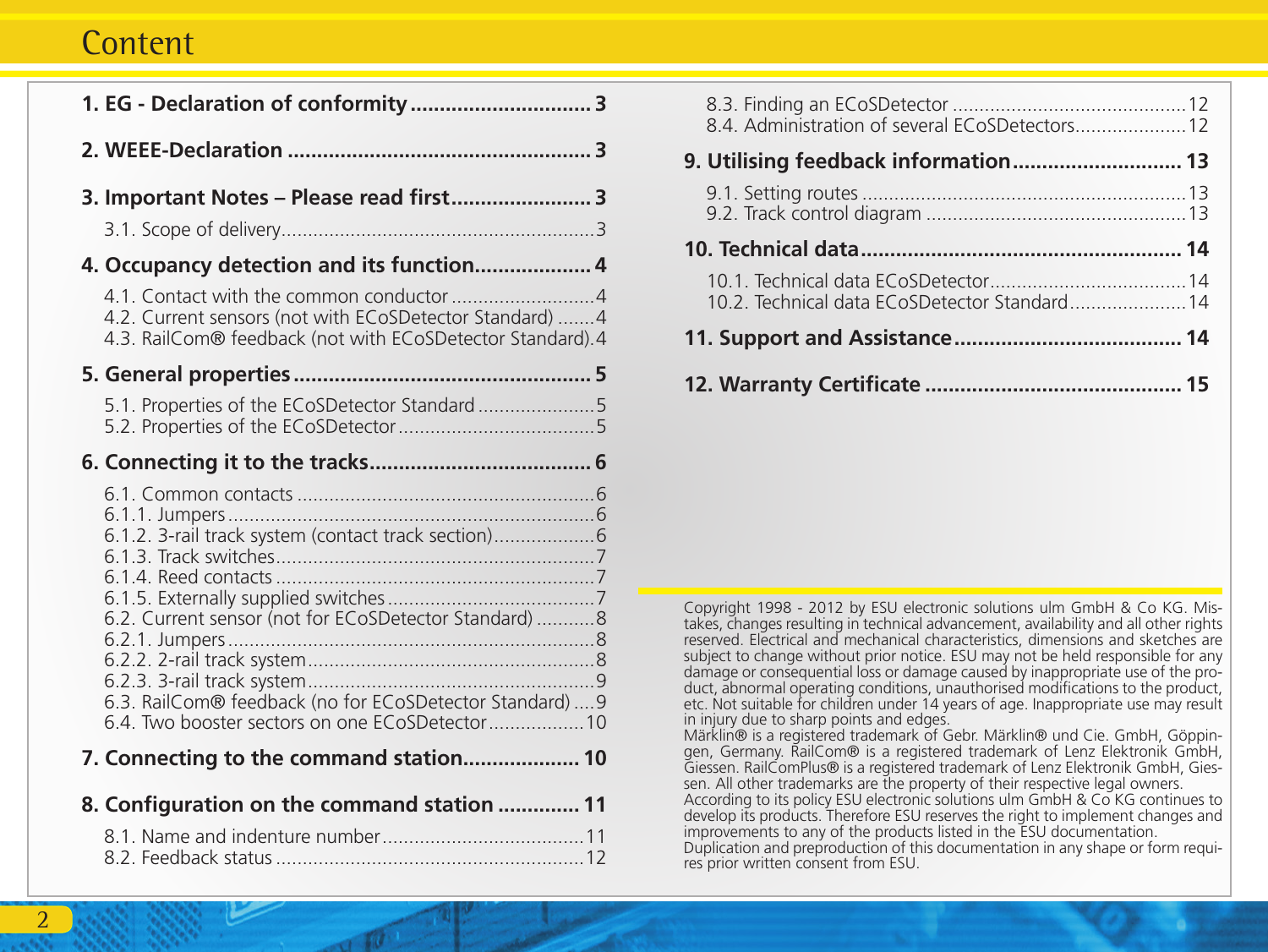# Important notes

### 1. EG - Declaration of conformity

We, ESU electronic solutions ulm GmbH & Co. KG, Edisonallee 29, D-89231 Neu-Ulm, Germany, declare in sole responsibility that the product

Product description: ECoSDetector

Part number: 50094, 50096

complies with all relevant regulations of the Directive for Electromagnetic Compatibility (2004/108/EG). The following harmonised standards have been applied:

EN 55014-1:2006 + A1:2009: Electromagnetic Compatibility requirements for household appliances, electric tools, and similar apparatus - Part 1: Emission - Product

EN 55014-2:1997 + A1:2001 + A2:2008: Electromagnetic Compatibility - Requirements for household appliances, electric tools, and similar apparatus - Part 2: Immunity - Product family standard.

## 2. WEEE-Declaration

Disposal of obsolete electrical and electronic equipment (as practised in the European Union and other European countries with dedicated collection systems).



This mark on the product, the packaging or the relevant documentation indicates that this product must not be treated like household waste. Instead this product should be disposed of at a suitable collection point for recycling of electrical and electronic appliances. Thus you contribute to avoid

negative impact on the environment and people's health that could be caused by inappropriate disposal. Recycling of materials contributes to preserve our natural resources. For more information regarding recycling of this product, please contact your local authority, your waste collection service or the dealer / shop where you purchased this product.

### 3. Important Notes – Please read first

We congratulate you to your purchase of an ESU ECoSDetector feedback module. This manual provides step by step information on the various options of use of this device. Therefore we have one request:

Please read this manual carefully prior to commissioning. Although the circuit board is quite robust incorrect wiring could lead to damage or destruction of the module. If in doubt, please refrain from any "expensive" experiments.



•The ECoSDetector is solely intended for use on electric model train layouts. It may only be operated with the components de- $\blacksquare$  scribed in this manual. Any other use as described in this manual is not permitted.

- •All electrical work such as wiring the module may only be carried out when power is turned off.
- •Avoid any impact load or pressure against the module.
- •Keep away from wet conditions or humidity.
- •The circuit board may not get into contact with any metal objects or electrical conductors. This is particularly true for the track signal.
- •Never let your trains run unattended.

#### **3.1. Scope of delivery**

Please check if the following parts are in the packaging of your ECoSDetector:

- 1x ECoSDetector respectively ECoSDetector Standard
- 1x Accessory bag (with 4 nos. 4-way terminal blocks, 2 nos. 2-way terminal blocks)

1x ECoSlink connecting cable

1x Manual (which you are reading right now)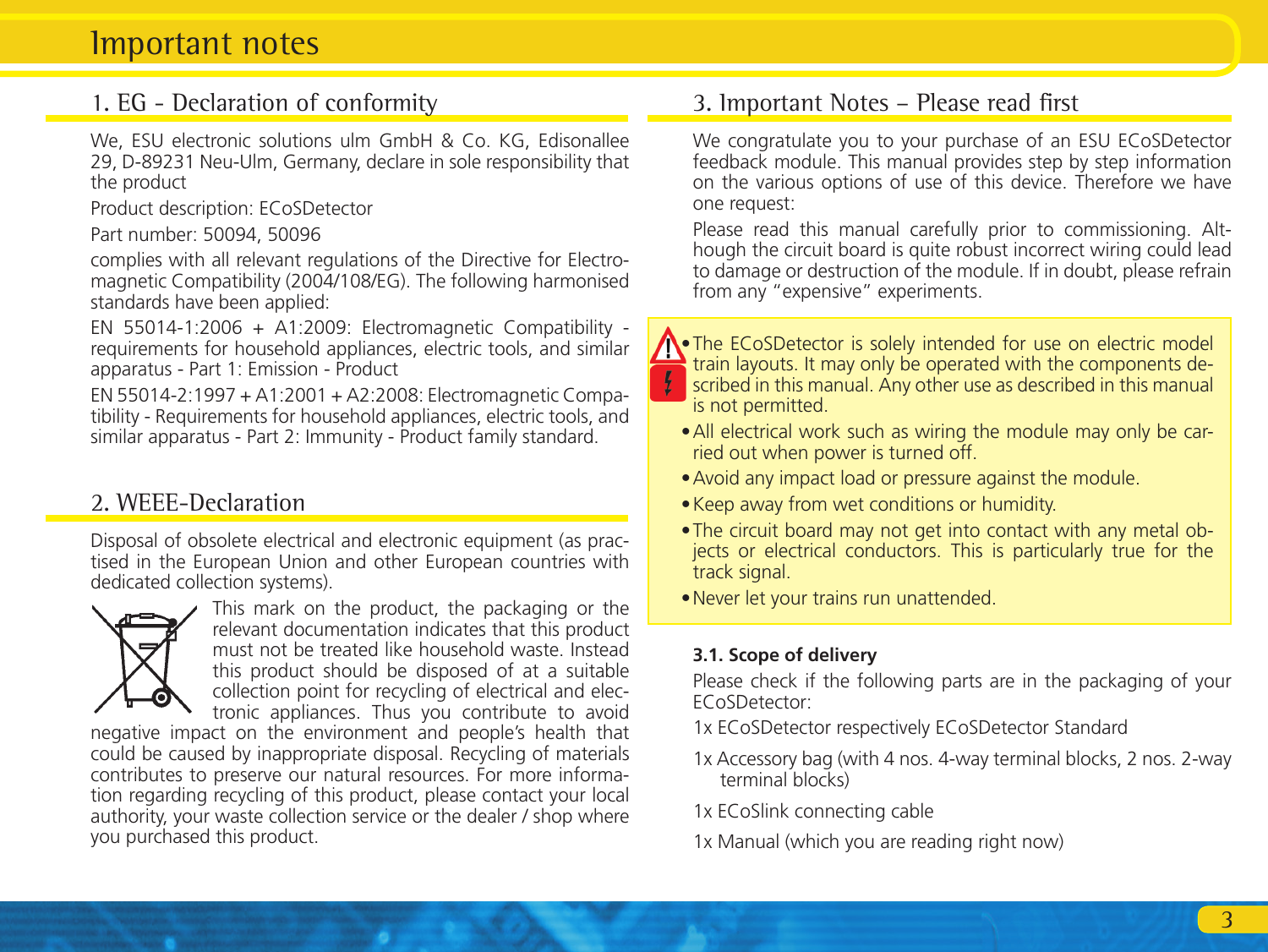### 4. Occupancy detection and its function

Occupancy detection systems are required in order to provide information regarding the track status. A track can either be occupied or unoccupied.

This information is useful for parts of your layout that you cannot directly see from your position (e.g.: storage yards) or if you wish to display the track status on your track control diagram.

Occupancy feedback is an essential prerequisite for any partial or fully automatic operation: the automated system respectively the computer needs information in order to decide if a certain train may enter a certain track or which route should be switched.

Furthermore modern occupancy detection systems can provide information about which vehicle is located in a certain track sector. Subject to the track system and the application there are three methods of how track occupancy can be determined.

#### **4.1. Contact with the common conductor**

The simplest form of feedback is to use reed contacts closing the circuit to the common conductor, light barriers or photo sensors, track contacts or track sections with integral switch contacts. With the three-rail-system the occupancy detection is often realised by insulating one outer track from the rest of the layout and thus use it as an electrical switch. This corresponds with the well known original "s88 configuration". The ECoSDetector as well as the ECoSDetector Standard support this mode.

#### **4.2. Current sensors (not with ECoSDetector Standard)**

With this method suitable for all track systems the detector measures the current flowing through the respective track sector. Every electric load on the track causes a current flow. "A current flow" is therefore equivalent to the "occupied" status of the track. Therefore the status "there is no current flowing" means the track is unoccupied.

All loads must draw a minimum current of about 1mA (0,001A) in order to assure reliable operation of this current measuring system.

Commercially available resistor axles with about 18 kOhm can just be detected provided the tracks are clean and the wheels sit properly on the tracks. We recommend equipping two axles per car with resistors. The resulting resistance value of about 9 kOhm is reliably detected.

In case of an interruption of the track voltage (e.g.: due to a short circuit or an emergency stop with power out) there will be no current flow and occupancy detection is not possible any longer. In order to prevent any incorrect "unoccupied" feedback to the command station the occupancy status is frozen for the duration of the power failure.

As soon as the track voltage is turned on again the occupancy status is monitored and current information is transmitted to the command station.

#### **4.3. RailCom® feedback (not with ECoSDetector Standard)**

Decoders equipped with RailCom® or RailComPlus® can provide the locomotive number to the ECoSDetector which in turn will transmit it to the command station. Finally we can determine precisely which locomotive is located on which track. The ECoSDetector must read the current flow in the track sector in order to read out the RailCom feedback.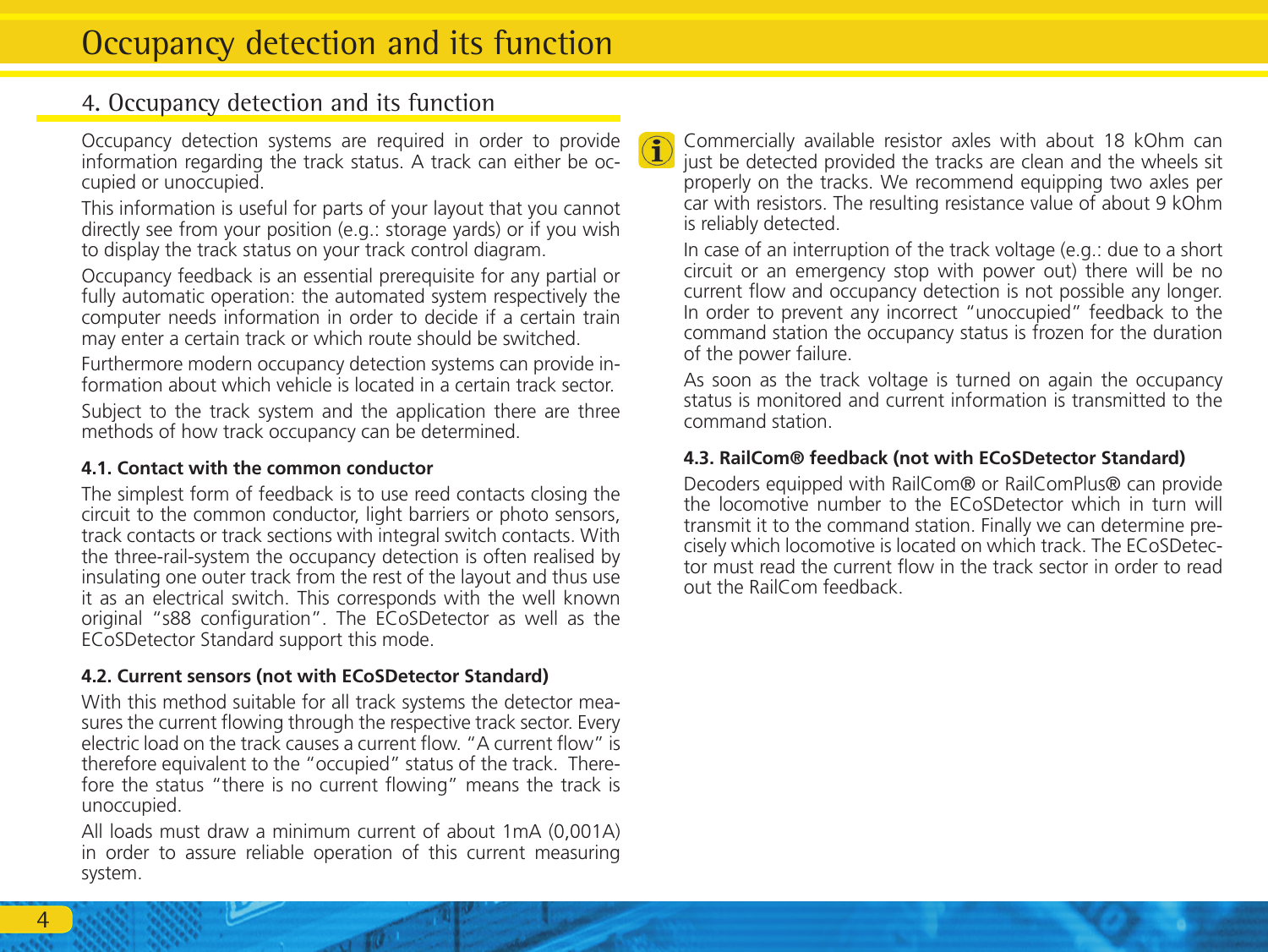# General properties

### 5. General properties

ECoSDetector feedback modules are suitable for operation with the ESU command stations ECoS 50000, ECOS 50200 as well as with the Central Station 60212 "Reloaded" with ESU Update.

#### The command station must have firmware version 3.4.1 or higher in order to be able to operate the ECoSDetector modules.

ECoSDetector modules detect track occupancy and transmit these to the ECoSlink terminal of the command station. The "occupied" information can either be displayed on the track control diagram. for activating routes or to pass it on to a computer via the appropriate interface.

All ECoSDetector modules are automatically recognised by the command station and integrated into the system. They can be wired in any sequence can be adapted to your layout. The ECoS-Detector is fully updateable. New firmware files are automatically downloaded from the ECoS command station if a newer version has become available.

The ECoSDetector occupancy detector can monitor up to 16 track sectors. Internally they are subdivided into two groups of 8 each that can be wired to one or two booster sectors. All feedback inputs are galvanically separated from the track voltage by means of optoelectronic couplers. This practically avoids any risk of short circuits while the feedback functions very reliably.

The monitored track sectors are polled cyclically by a 32 Bit micro controller thus avoiding any noticeable delays of the status feedback. In order to avoid any wrong occupancy feedback all sectors act with a certain delay. This works as follows:

- •**Switch-on delay:** Is a track occupancy detected it must remain on for at least 4 milliseconds before this signal is considered valid and before it is transmitted.
- •**Switch-off delay:** If a previously occupied track is detected as unoccupied the signal is only transmitted after a delay of 200 milliseconds. Should this track sector during this delay period be re-

ported as "occupied" once again, there will be no feedback signal and the switch-off delay starts again. Once the track is confirmed as "unoccupied" and the switch-off delay period has passed the "unoccupied" status will be reported to the command station. Short interruptions - perhaps caused by poor contact between the wheels and the track - can easily be filtered with this method.

ECoSDetector modules can be operated in parallel to s88 feedback modules at your command station.

#### **5.1. Properties of the ECoSDetector Standard**

The ECoSDetector Standard has 16 feedback inputs that work as "common"contacts. An ECoSDetector Standard has to be wired exactly in the same manner as an s88 module and can fully replace it. Due to the robust ECoSlink feedback bus the feedback is far more reliable.

The ECoSDetector Standard is mainly designed for 3-rail layouts or for layouts with reed contacts.

#### **5.2. Properties of the ECoSDetector**

The ECoSDetector has 16 feedback inputs. Each of them can be configured either as a "common" contact or as a current sensor by means of a jumper. In addition, four of the 16 feedback inputs are suitable for RailCom® feedback. If the inputs are configured as current sensors the maximum permitted current is 3 A per track sector.

Due to its flexibility the ECoSDetector is suitable for both 3-rail and 2-rail operation and for all model train gauges.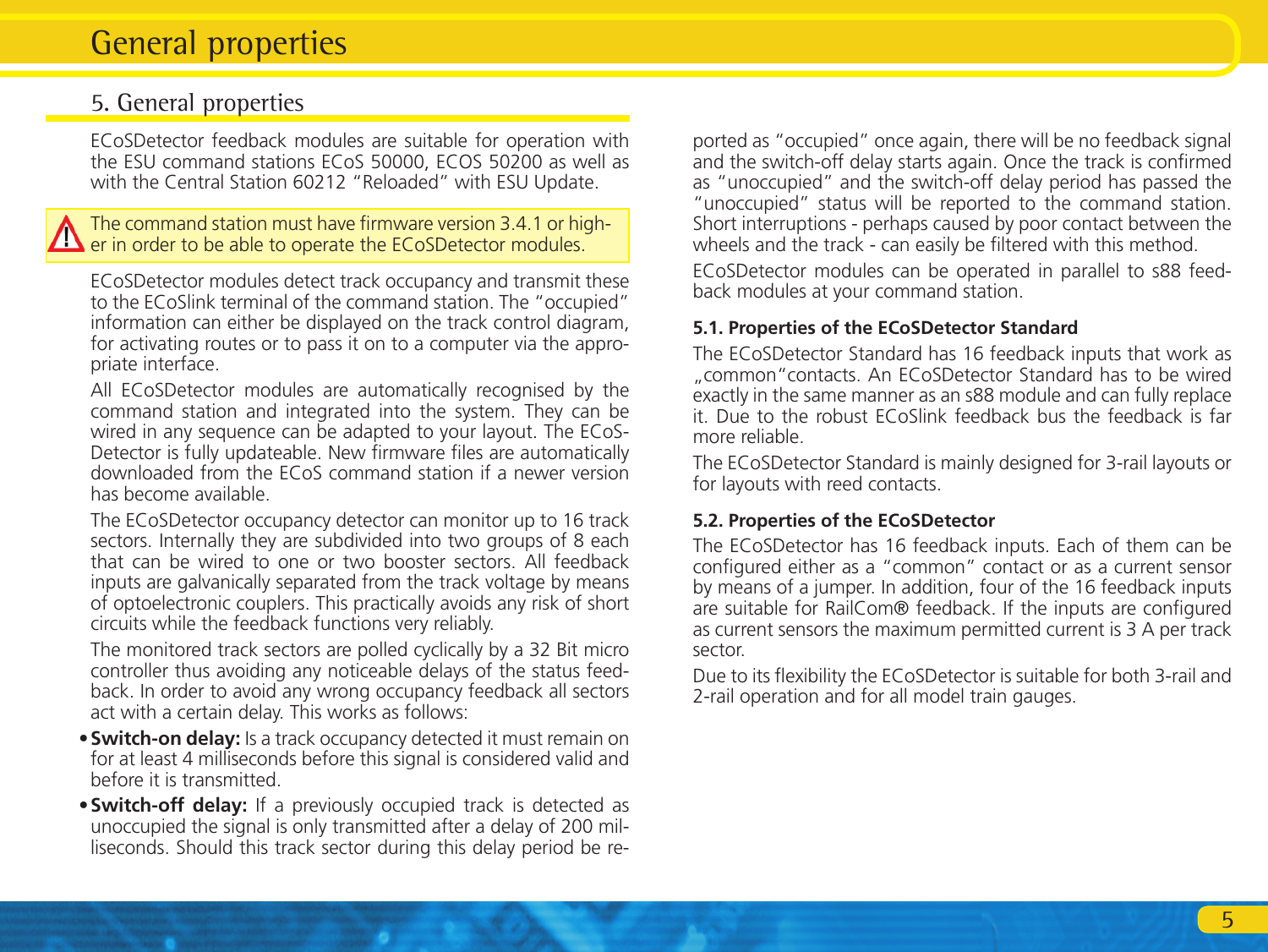# 6. Connecting it to the tracks

In this paragraph we show you how to wire the ECoSDetector module to the tracks. In the figures the ECoSDetector module is shown; wiring the ECoSDetector Standard is identical. However, on the ECoSDetector Standard there are no jumpers.

#### **6.1. Common contacts**

As feedback inputs configured as common inputs you may connect all contacts that switch the input to the common conductor (often this is the "brown"digital feeder). Thus you can switch either against the terminal marked as "0" or against the terminal 0 (brown) at the track.

#### **6.1.1. Jumpers**

The ECoSDetector has a jumper for each feedback input for configuring the input either as common contact or as current sensor.



If you wish to use the input as common contact place the corresponding jumper to the outer position "3L". In figure 1 all inputs are configured as common contacts. But, of course, you may configure each input individually.

### **6.1.2. 3-rail track system (contact track section)**

Figure 2 shows how to wire a contact track in a 3-rail system.



- Wire the inputs ..0" and ..B" of the ECoSDetector with the appropriate booster output. In example 2 both feedback groups "A" and "B" are supplied from the same booster. Therefore the terminals "0" and "B" on both sides of the ECoSDetector must be connected with each other. If you use a separate booster for the inputs of group "B" (feedback inputs 9 through 16) the ECoSDetector has to be wired as described in chapter 6.4.
- •Connect the insulated sector of the track to be monitored to one of the input terminals "1" to "16" of the ECoSDetector module.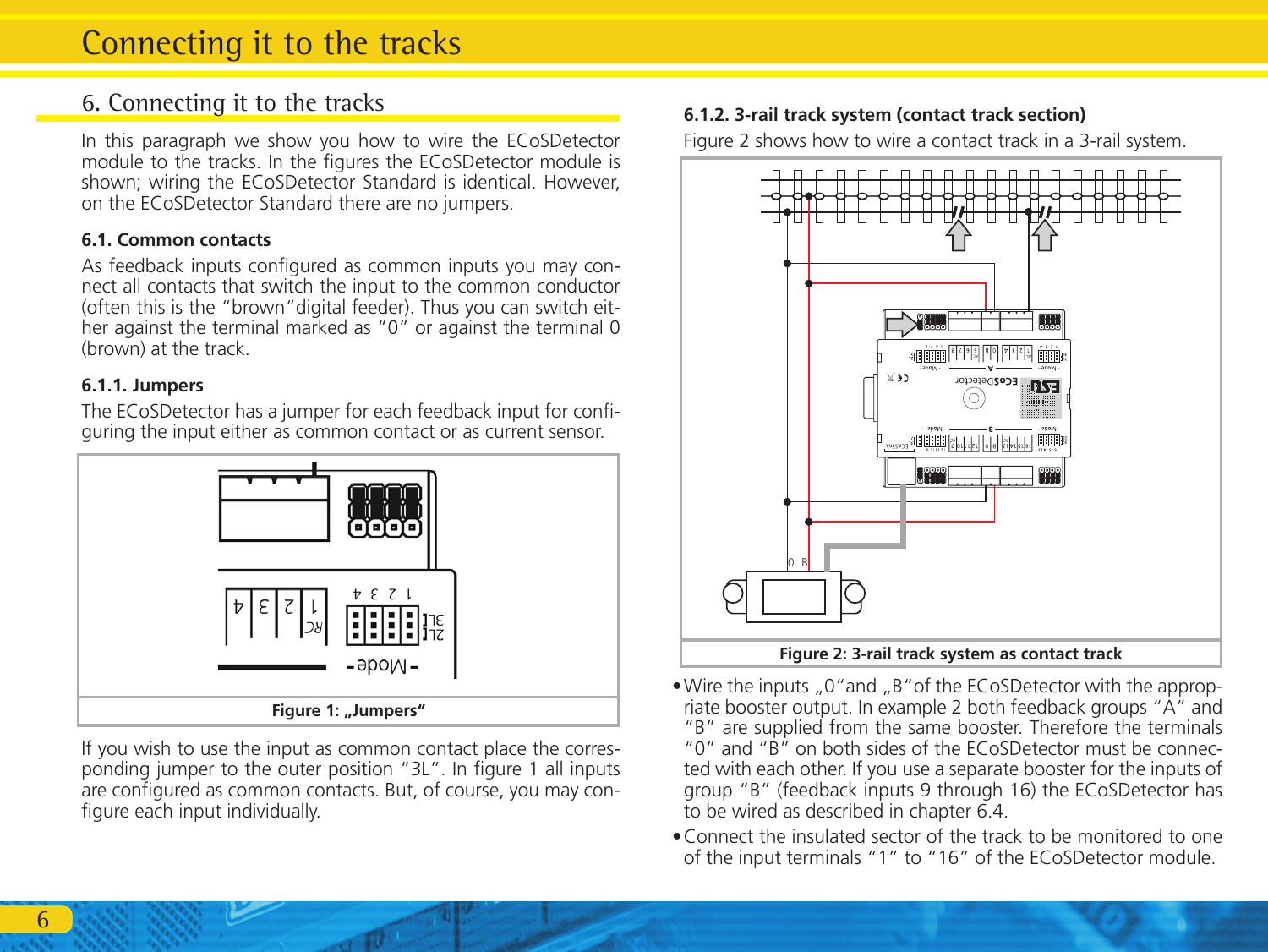# Connecting it to the tracks

The occupancy feedback will work trouble free if the track sector to be monitored has been isolated at both ends.



Do not forget to set the jumpers of the ECoSDetector correctly.  $\Box$  This is not necessary with the ECoSDetector Standard.



Please keep the wiring between the feedback module and the track sector to be monitored as short as possible. If the wires are very long and installed close to each other it may result in an unintentional data transfer between the wires. Even though only one track sector is occupied several feedback inputs may report "occupied".

### **6.1.3. Track switches**

Figure 3 shows how to connect a Märklin® track switch. Please note that this track switch functions directionally!



#### **6.1.4. Reed contacts**

Figure 4 shows how to wire a reed contact. Please make sure that you install sufficiently strong magnets at the underside of your vehicles to assure reliable function even at high speeds!



#### **6.1.5. Externally supplied switches**

The ECoSDetector also works without direct connection to the track by means of commercially available switches or push buttons. In this case you must supply the ECoSDetector with a DC voltage (!) ranging between 12V and 22V. Figure 5 shows how it is done: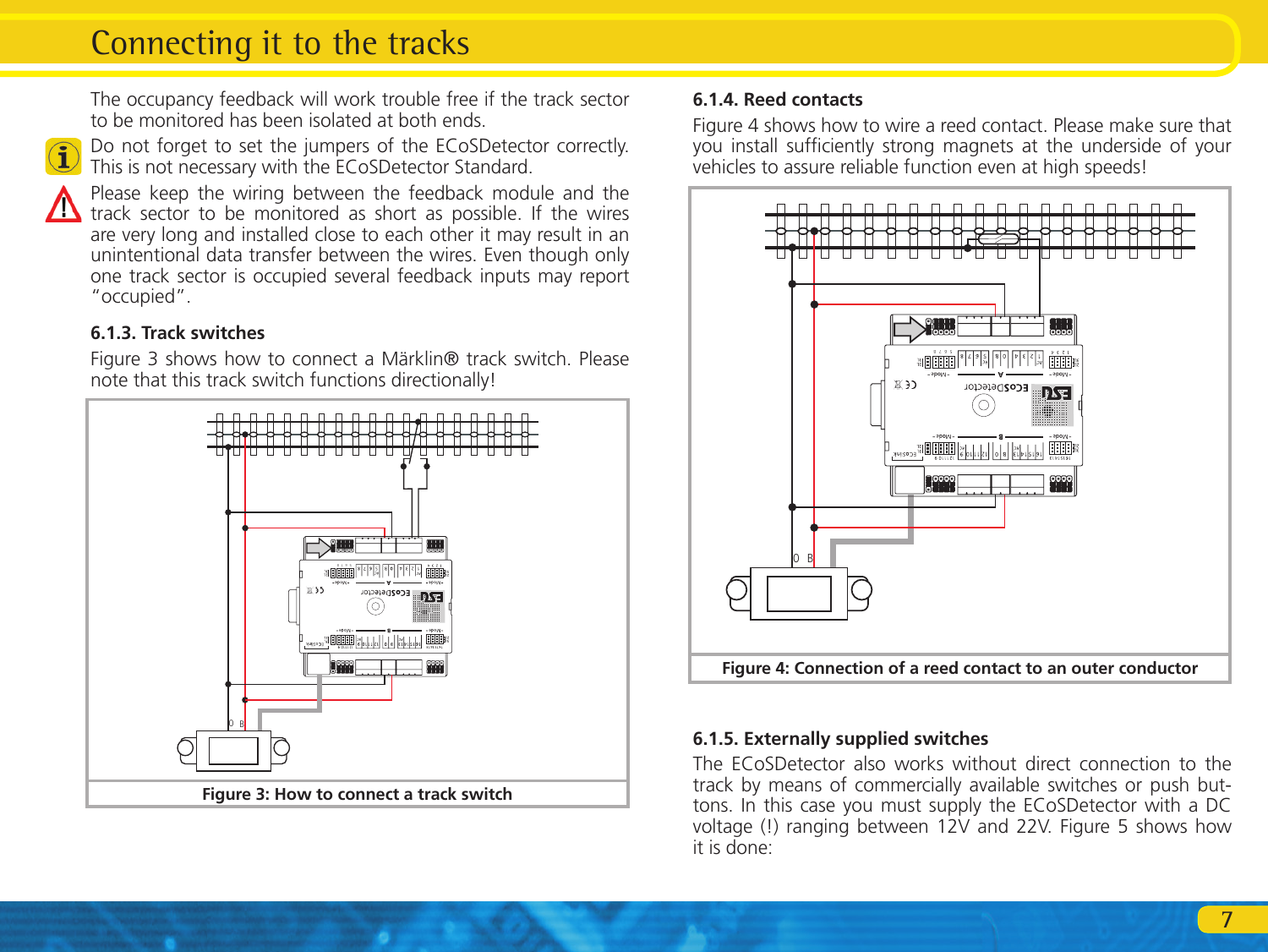# Connecting it to the tracks



Please note that the jumper for the power supply (marked with an arrow in figure 5 at the top left) must be set to the outer position for this operating mode.

### **6.2. Current sensor (not for ECoSDetector Standard)**

Each of the 16 feedback inputs of the ECoSDetector can be configured as current sensor. This is the most reliable type of feedback and is suitable both for 3-rail systems and 2-rail systems.



If you have a choice (whenever you rewire your layout), select the current sensor option since the feedback function is far more reliable than the known common contacts.

#### **6.2.1. Jumpers**

The ECoSDetector has a jumper for each feedback input in order to configure this input either as common contact or as current sensor.



If you wish to use an input as current sensor place the jumper onto the inner position "2L". In figure 6 the inputs 1 to 4 are configured as current sensors. But, of course, you can configure each input individually.

#### **6.2.2. 2-rail track system**

- •Connect the inputs "0" and "B" of the ECoSDetector with the appropriate booster output. In the example in figure 7 both feedback groups "A" and "B" are supplied by the same booster. Therefore the terminals "0" and "B" on both sides of the ECoSDetector must be connected with each other. If you use a separate ECoS-Boost for group "B" (feedback inputs 9 through 16) then the module must be wired as described in chapter 6.4.
- •Connect the feedback terminals "1" through "16" with the corresponding track sector which must be insulated from the rest of the layout at both ends (!).



Please make sure that you always cut the "correct" track and thus  $\sum$  the correct pole of the digital track voltage when isolating the track sectors. In figure 7 it is shown that the conductor "B" (red) must be isolated. This must be done in the same way for the entire layout.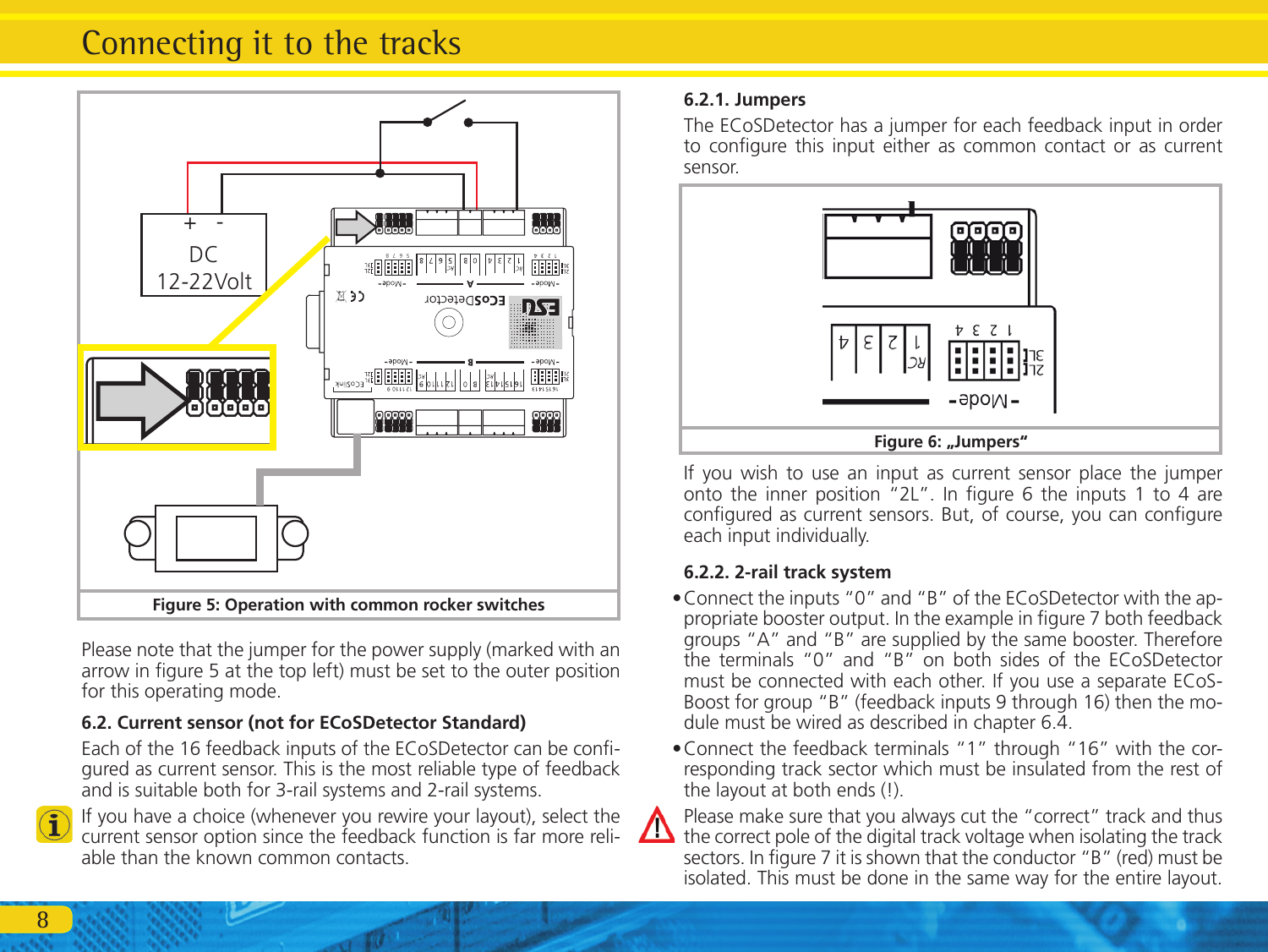# Connecting it to the tracks



Otherwise a short circuit would occur every time a locomotive or car bridges the gap between different sectors.

#### **6.2.3. 3-rail track system**

The current sensor mode is also recommended for the 3-rail track system. Cut the centre conductor of the track sector to be monitored at both (!) ends and connect it to the feedback input of the ECoSDetector.

• Connect the inputs  $.0$ "and  $.8$ " of the ECoSDetector with the appropriate booster output. In the example shown in figure 8 both feedback groups "A" and "B" are supplied by the same booster. Therefore the terminals "0" and "B" on both sides of the ECoS-Detector must be connected with each other. If you use a separate ECoSBoost for group "B" (feedback inputs 9 through 16) then the module must be wired as described in chapter 6.4

•Connect the feedback terminals "1" through "16" with the corresponding track sector (isolated centre conductor) which must be insulated from the rest of the layout at both ends (!).



#### **6.3. RailCom® feedback (no for ECoSDetector Standard)**

In addition to the conventional occupancy feedback ("track occupied" or "track unoccupied") the inputs 1, 5, 9 and 13 can read out the address of the locomotive locate on this particular track sector. A pre-condition for this mode is that the locomotive decoder supports RailCom® or RailComPlus® and that this function is also activated in the decoder. Only then the locomotive decoder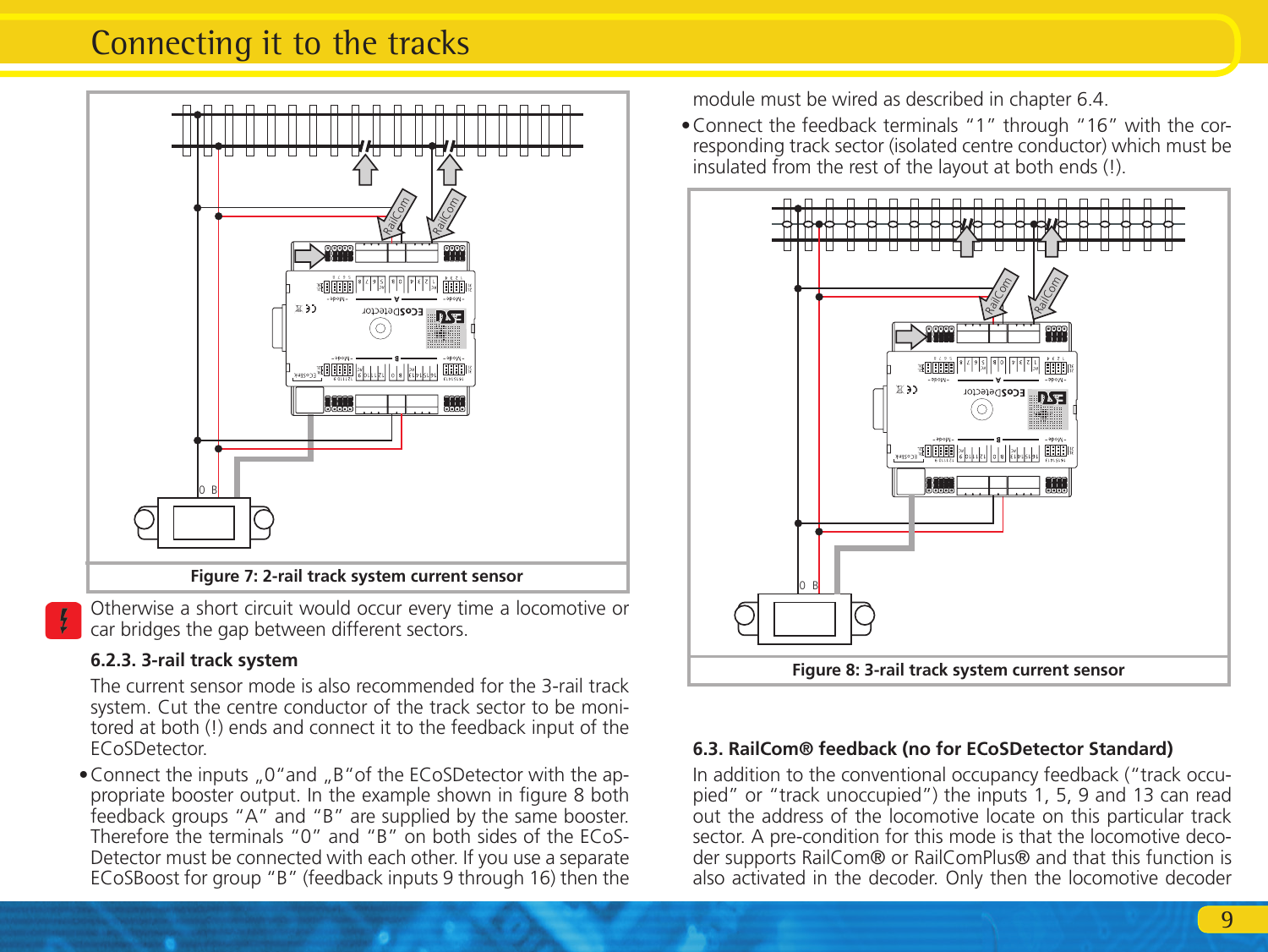# Connecting to the command station

will transmit its address continuously and thus enables the ECoS-Detector to receive it and to transmit it to the command station. In order to enable the RailCom® feedback configure the corresponding output as described in chapter 6.4 to current sensor mode and make sure that all ESU decoders have the latest firmware.



If the feedback input is configured as common contact the Rail- $\bf{1}$   $\cdots$  and identical input  $\cdots$  .

#### **6.4. Two booster sectors on one ECoSDetector**

The feedback inputs of the ECoSDetector are divided into two groups: "A" (inputs 1 through 8) and "B" (inputs 9 through16). These two groups can be supplied by two different booster sectors. Each feedback group has terminals "B" and "0" to be connected to the booster outputs that supplies power for the track sector to be monitored. In figure 9 we show an example of how to wire a 3-rail system where both feedback groups receive power from their own separate power supply (group "A" form the ECoS and group "B" from a separate ECoSBoost.



### 7. Connecting to the command station

The ECoSDetector is wired with the supplied ECoSlink cable directly to one of the three ECoSlink sockets of your ECoS. The power supply for each ECoSDetector is provided by the ECoS command station. To which socket you connect which ECoSDetector has no relevance regarding the internal numbering sequence of the feedback inputs. After connecting it each ECoSDetector is automatically detected by the command station and linked to the system.

To be able to utilize the feedback inputs successfully you only have to set a few things in the setup menu on the command station.

If you wish to use more than three ECoSDetector modules or if the supplied cable is too short you should extend the ECoSlink bus with the aid of the ECoSlink-Terminal (ESU part number 50099). The bus can be extended up to 100 meters. Due to the bus topology an extension of the supplied ECoSlink cable is not possible!

After connecting the ECoSDetector successfully the status LED a) must be lit continuously. The button b) can be used for easy identification of the ECoSDetector module.

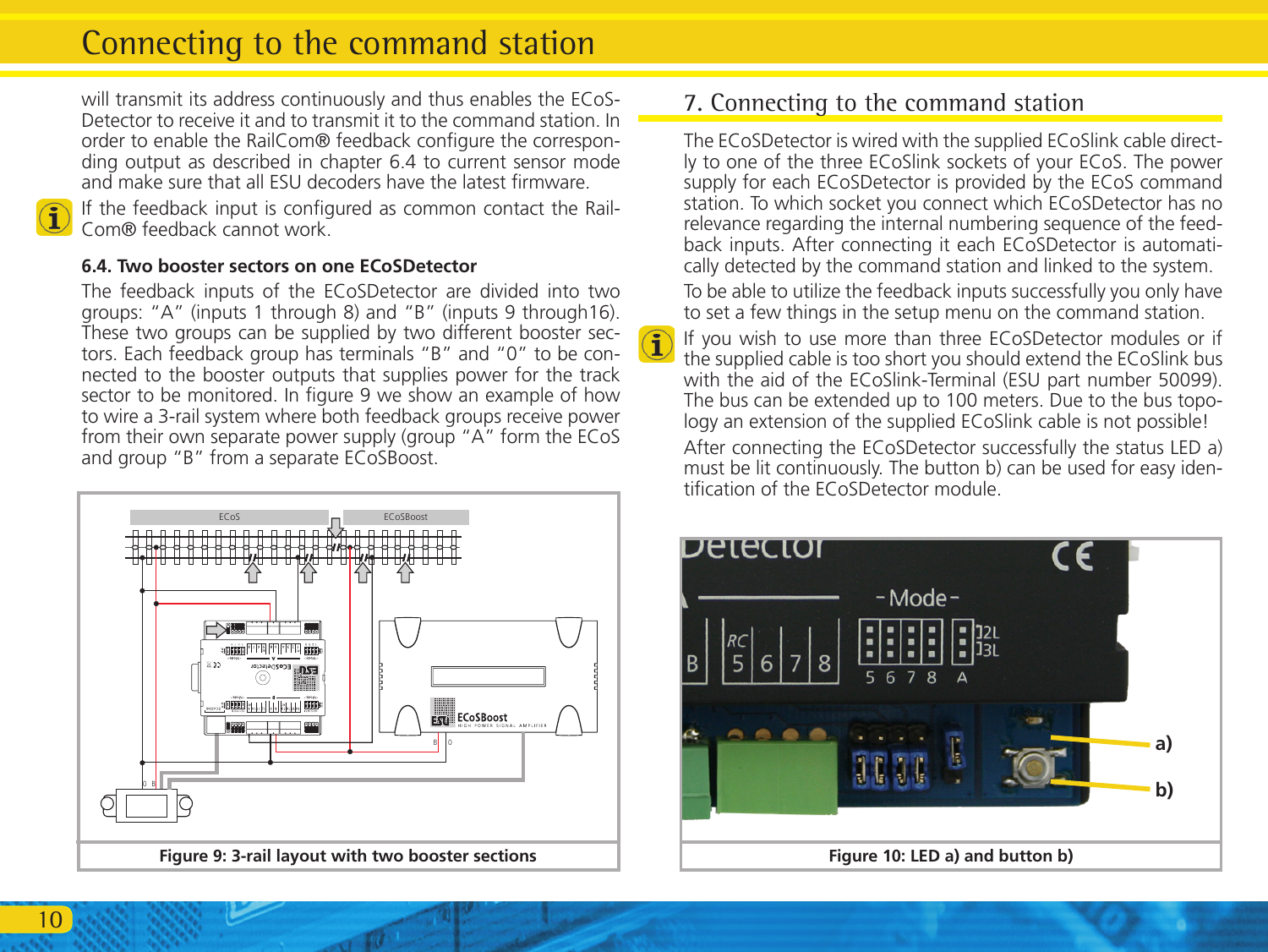# Configuration on the command station

# 8. Configuration on the command station

After connecting the ECoSDetector to the command station the module is automatically detected and linked to the system.



Please make sure that your ECoS has firmware 3.4.1 or higher. Otherwise the ECoSDetector is not recognised.

The configuration takes place on the command station. Each ECoSDetector is displayed with its name in a list called "ECoSlink devices".

| Setup <sub>1</sub>                                                                        | Setup <sub>2</sub>                         |  |
|-------------------------------------------------------------------------------------------|--------------------------------------------|--|
|                                                                                           | <b>EcoSLink devices</b>                    |  |
| Ę.<br>圖圖                                                                                  | S88-Bus Control<br><b>ECoS Booster Con</b> |  |
| Œ                                                                                         | ECoSniffer                                 |  |
| ľ°۱                                                                                       | ECoSDetector                               |  |
|                                                                                           | ECoSDetectStd                              |  |
| 僵                                                                                         | ECoSControl Radio Mobile 1                 |  |
| $\left[\begin{matrix} \mathbf{I}^{\text{r}} \\ \mathbf{I}^{\text{r}} \end{matrix}\right]$ | ECoSControl Radio Mobile 2                 |  |
| ₩                                                                                         |                                            |  |
|                                                                                           |                                            |  |
|                                                                                           | ×                                          |  |
|                                                                                           | Figure 11: ECoS Setup: Geräte im System    |  |

In figure 11 the "ECoSDetector" is displayed by its name. This is the factory default value and should be changed by you as soon as you have more than one ECoSDetector module.

If you wish to use more than one ECoSDetector module it is best to connect them one after another. This practically eliminates the possibility of confusing the modules during configuration.

#### **8.1. Name and indenture number**

Select the first ECoSDetector from the list as shown in figure 11  $\Box$ and press "Edit". A configuration dialogue opens for this ECoS-Detector module.

| <b>ECoSDetector configuration</b> | Order                                 |
|-----------------------------------|---------------------------------------|
| <b>ECoSDetector name</b>          | 匪<br>ECoSDetector                     |
| Order number                      |                                       |
| Flash ECoSDetector LED            | Flash                                 |
|                                   |                                       |
| State                             | 00000000 00000000                     |
|                                   |                                       |
|                                   | ×                                     |
|                                   | Figure 12: ECoSDetector Konfiguration |

**ECoSDetector Name:** Assign a distinct name for each module, e.g.: "Main Station" or "Storage Yard" to assure that you always know its function respectively the part of your layout that is monitored by it.

**ECoSDetector Number:** In order to enable operation of the ECoSDetector parallel to the known s88 feedback modules each ECoSDetector must have a "number" similar to the s88 modules. In this manner it is easily possible to differentiate between the individual modules. The number can be any number between 1 and 100. When using several ECoSDetector modules it is not absolutely necessary to use continuous numbers. There may be gaps in your numbering sequence.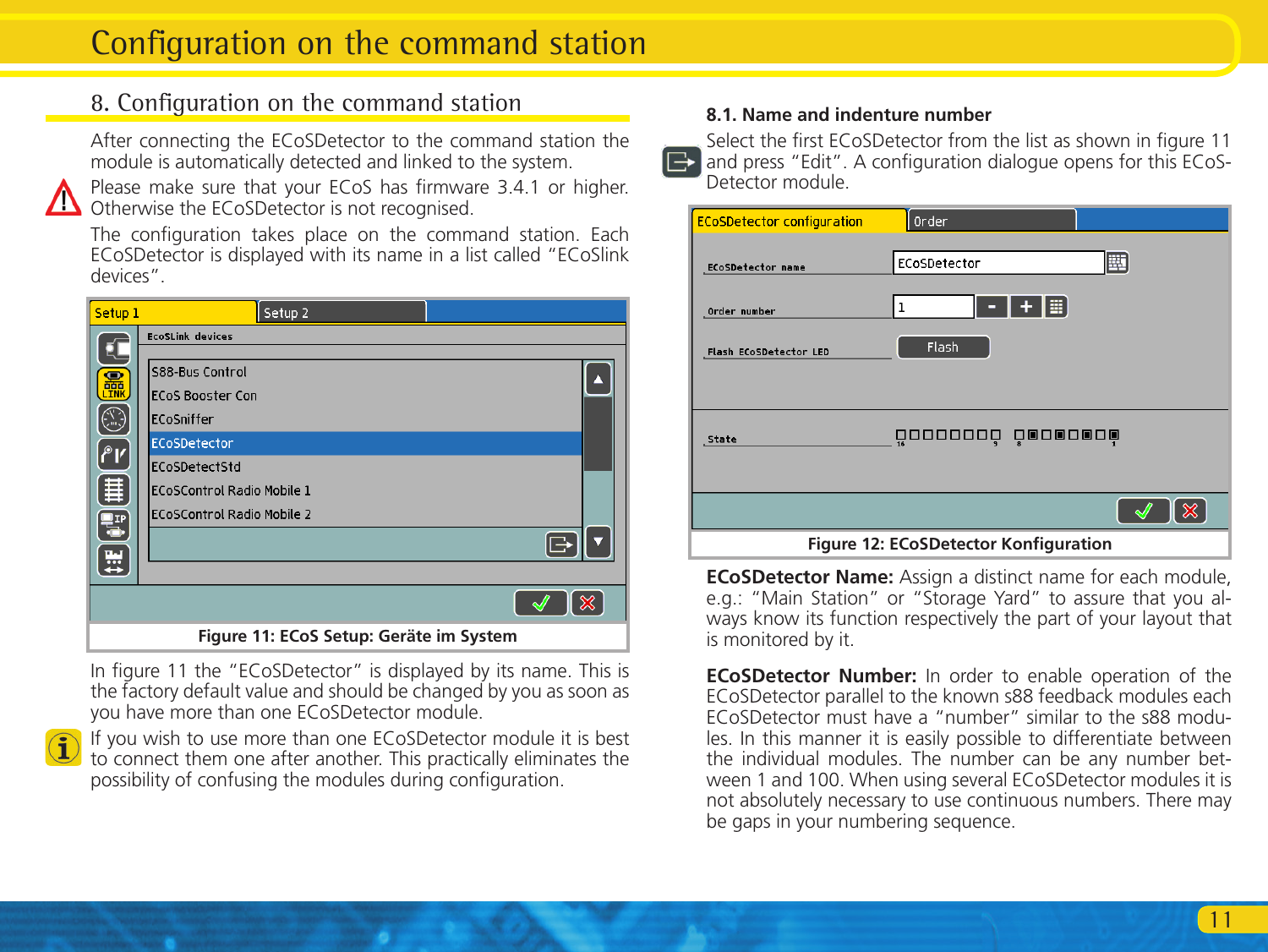#### **8.2. Feedback status**

For testing purposes it is often helpful to indicate the actual occupancy status by a visual display. This is possible in the configuration menu. The status "occupied" is indicated for each feedback input by "filled square" on the touch panel of the command station.

#### **8.3. Finding an ECoSDetector**

After pressing the screen button "Blinking" in the configuration dialogue (also refer to figure 12) the LED of the ECoSDetector starts blinking rhythmically. This makes it far easier for you to find the module.

Alternately you can press the button on the ECoSDetector at any time. A dialogue window will open on the ECoS screen that display both name and indenture number of the module.

|                                  |  |  | $\bullet \bullet$ $($ $\bullet$ $\bullet$ $)$ $\bullet$ $\bullet$ $\bullet$<br>$\left( 7\right)$ |  |  |
|----------------------------------|--|--|--------------------------------------------------------------------------------------------------|--|--|
|                                  |  |  |                                                                                                  |  |  |
|                                  |  |  |                                                                                                  |  |  |
|                                  |  |  | <b>ECoSDetector</b>                                                                              |  |  |
|                                  |  |  | Pushbutton on ECoSDetector pressed                                                               |  |  |
|                                  |  |  |                                                                                                  |  |  |
|                                  |  |  | ECoSDetector name<br>ECoSDetector                                                                |  |  |
|                                  |  |  | Order number<br>1                                                                                |  |  |
|                                  |  |  | Edit detector                                                                                    |  |  |
|                                  |  |  |                                                                                                  |  |  |
| Stellpult 1                      |  |  |                                                                                                  |  |  |
| Figure 13: Find the ECoSDetector |  |  |                                                                                                  |  |  |

### **8.4. Administration of several ECoSDetectors**

When your layout grows and you wish to use several ECoSDetector modules it may become necessary to change the indenture numbers at a later stage. We have developed a comfortable method for this.

•Press the tab "Administration" of any ECoSDetector in the configuration menu. A window similar to that in figure 14 will open.



The list displays all detected ECoSDetector modules with their names and indenture numbers. The list is sorted by indenture number.

If you now wish to assign a new indenture number to an ECoS-Detector simply mark the module concerned and press the button «N+» in order to increase the number or press «N-» in order to decrease the number.

Please make sure that all modules have different numbers.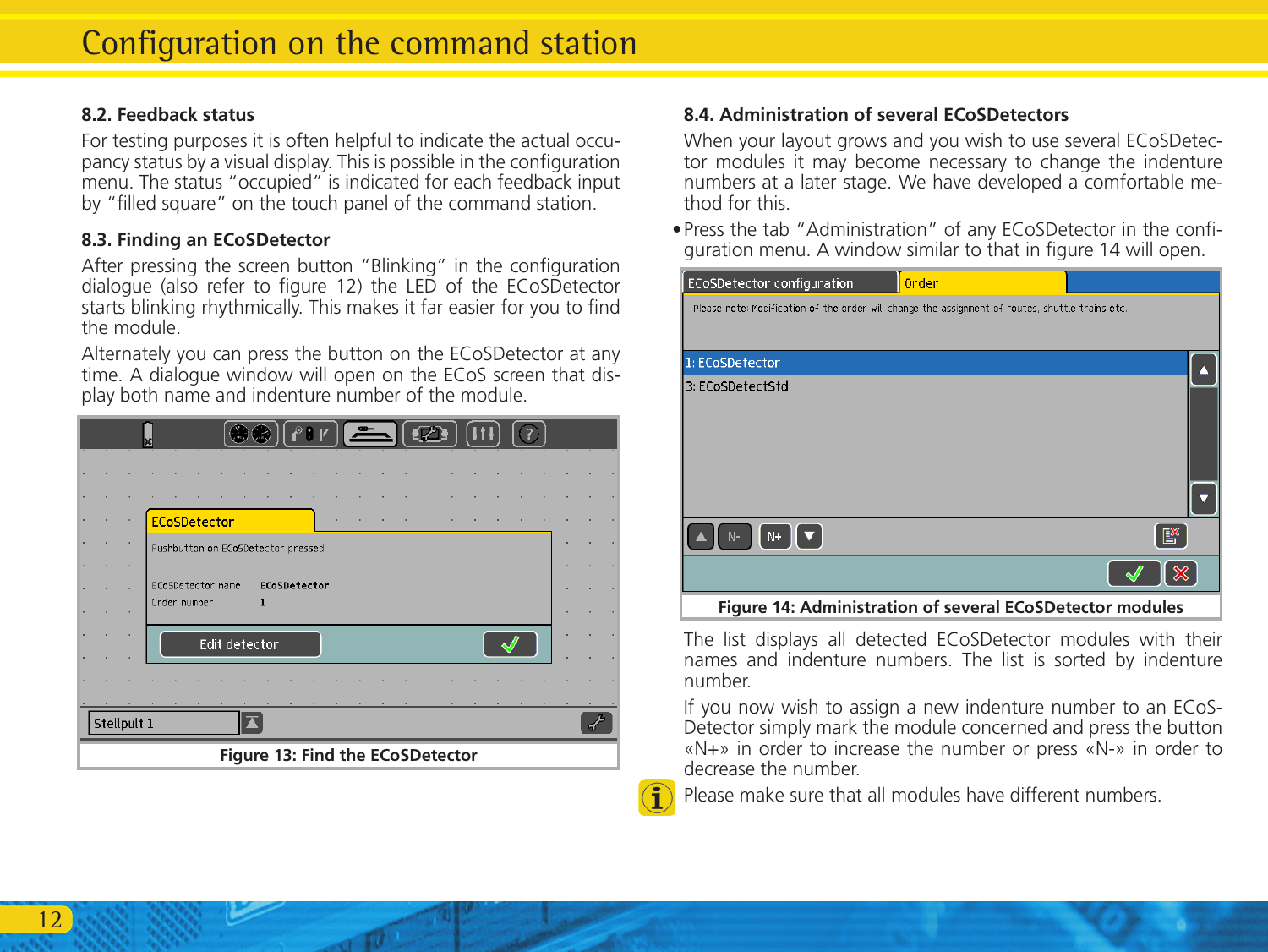### 9. Utilising feedback information

The feedback information provided by the ECoSDetector can be used exactly as described in chapter 15 of the ECoS manual. Of course, now the choice is not limited to s88 modules but also offers ECoSDetector feedback contacts.

#### **9.1. Setting routes**

If you wish to set a route you can now also select the ECoSDetector modules from the list of the feedback modules. Please note that the modules are sorted by increasing indenture number.

| Create route               | Advanced                                                                     |                                                                                           |
|----------------------------|------------------------------------------------------------------------------|-------------------------------------------------------------------------------------------|
| <b>Route</b> name          | New<br>Route                                                                 | 犀<br>匪<br>犀                                                                               |
| Feedback<br>Delay          | No module selected<br>No module selected<br>Module s88: 1<br>EcoSDetector: 1 | No module selected<br>м<br>x<br>Δ<br>0.500 Seconds<br>÷<br>×<br>$\boldsymbol{\mathsf{x}}$ |
| Figure 15: Select a module |                                                                              |                                                                                           |

#### **9.2. Track control diagram**

You can display locomotive numbers read out with RailCom® on the track control diagram. For this purpose a new icon has been introduced in the setup of the track control diagram. After pres- $\parallel$  sing the button shown on the left you can locate a display module **RGES** that displays both the locomotive address and its name as soon as a valid address has been detected in this track sector.



If you touch the display field either on the left or right side the locomotive is automatically assigned to the corresponding throttle of the ECoS and the display automatically changes to the train control mode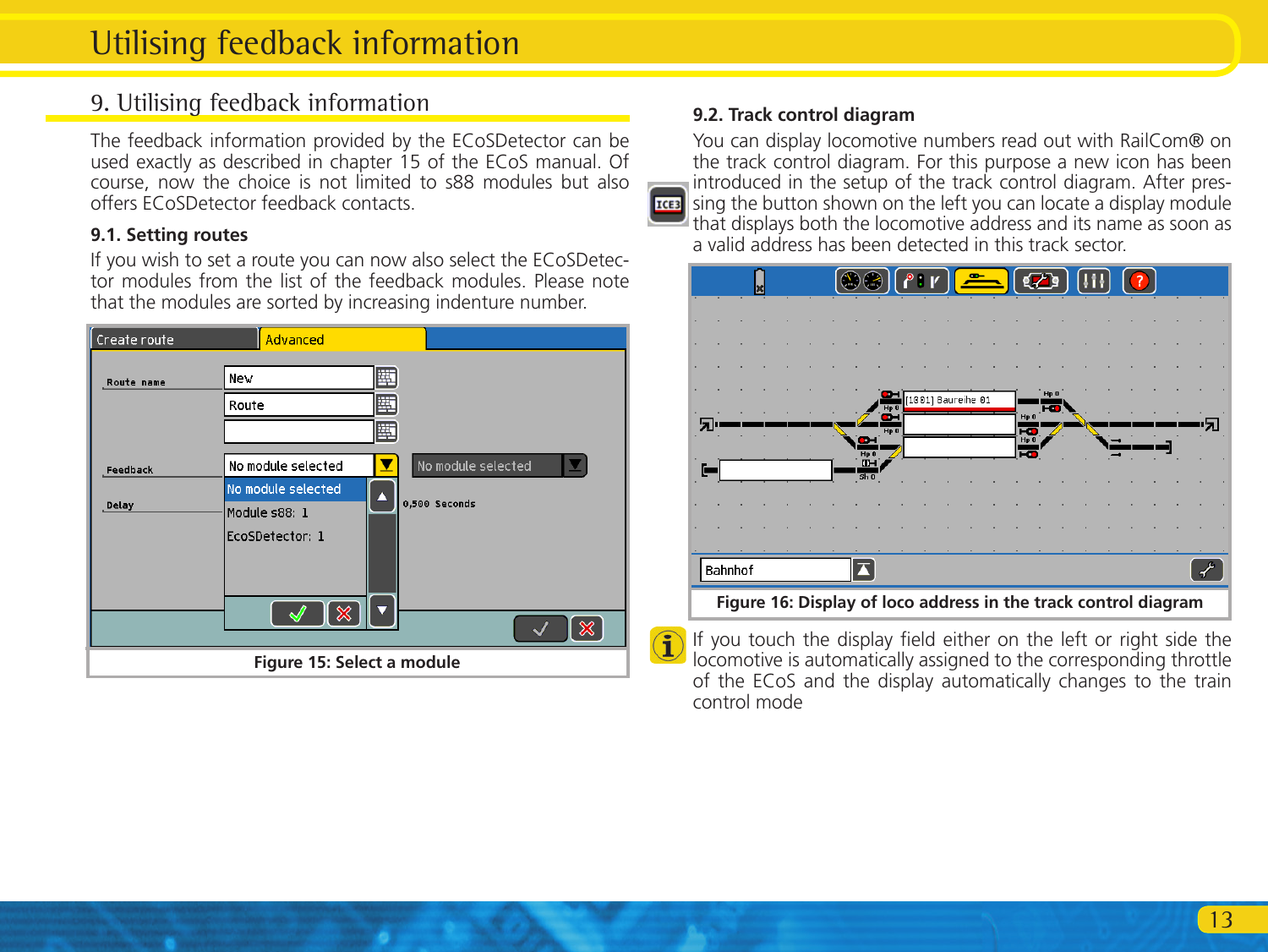# Technical data

### 10. Technical data

#### **10.1. Technical data ECoSDetector**

| <b>Technical data ECoSDetector</b> |                                                                                                                                                               |  |
|------------------------------------|---------------------------------------------------------------------------------------------------------------------------------------------------------------|--|
| Operating modes                    | Direct bus connection to ECoSlink. Operation with ECoS<br>or Central Station «Reloaded» possible.                                                             |  |
|                                    | 16 feedback inputs. Configurable via jumpers as digital<br>inputs (e.g.: for track switches or reed contacts) or as oc-<br>cupancy detector (current sensor). |  |
| Feedback                           | Galvanic separation of the feedback inputs from the com-<br>mand station.                                                                                     |  |
|                                    | Maximum current 3A per feedback input.                                                                                                                        |  |
| RailCom®                           | 4 of the 16 feedback inputs are configurable as RailCom<br>feedback inputs («local detector»). Detection of the lo-<br>comotive address.                      |  |
| <b>Dimensions</b>                  | 86mm x 86mm x 25mm                                                                                                                                            |  |
| Scope of delivery                  | feedback module, terminals, ECoSlink bus cable, detailed<br>manual                                                                                            |  |

#### **10.2. Technical data ECoSDetector Standard**

#### **Technical data ECoSDetector Standard**

| Operating modes   | Direct bus connection to ECoSlink. Operation with ECoS<br>or Central Station «Reloaded» possible. |  |
|-------------------|---------------------------------------------------------------------------------------------------|--|
| Feedback          | 16 feedback inputs as digital inputs (e.g.: for track swit-<br>ches or reed contacts).            |  |
|                   | Galvanic separation of the feedback inputs from the com-<br>mand station                          |  |
| <b>Dimensions</b> | 86mm x 86mm x 25mm                                                                                |  |
| Scope of delivery | ECoSDetector Standard feedback module, terminals,<br>ECoSlink bus cable, detailed manual          |  |

### 11. Support and Assistance

Your model train dealer or hobby shop is your competent partner for all questions regarding your LokPilot decoder. In fact he is your competent partner for all questions around model trains.

There are many ways to get in touch with us. For enquiries please use either email, fax (please provide your fax-no. or email address) or go to **www.esu.eu/en/forum** and we will reply within a few days.

Please call our hotline only in case of complex enquiries that can't be dealt with by email or fax. The hotline is often very busy and you may encounter delays. Rather send an email or fax and also check our website for more information. You will find many hints under "Support / FAQ" and even feedback from other users that may help you with your particular question.

Of course we will always assist you; please contact us at:

#### **USA & Canada (English support), please contact:**

| Phone: | +1 (570) 649-5048                       |
|--------|-----------------------------------------|
|        | Tuesday & Thursday 9:00am - 3:00pm (CT) |
| Fax:   | +1 (866) 591-6440                       |
| Email: | support@loksound.com                    |
| Mail:  | <b>ESULIC</b>                           |
|        | 477 Knopp Drive                         |
|        | US-PA-17756 Muncy                       |

#### **Germany and all other countries, please contact:**

| Fax:   | ++49 (0) 731 - 1 84 78 - 299 |
|--------|------------------------------|
| Email: | www.esu.eu/en/forum          |
| Mail:  | <b>FSU GmbH &amp; Co. KG</b> |
|        | - Technical support -        |
|        | <b>Edisonallee 29</b>        |
|        | D-89231 Neu-Ulm              |

**www.esu.eu**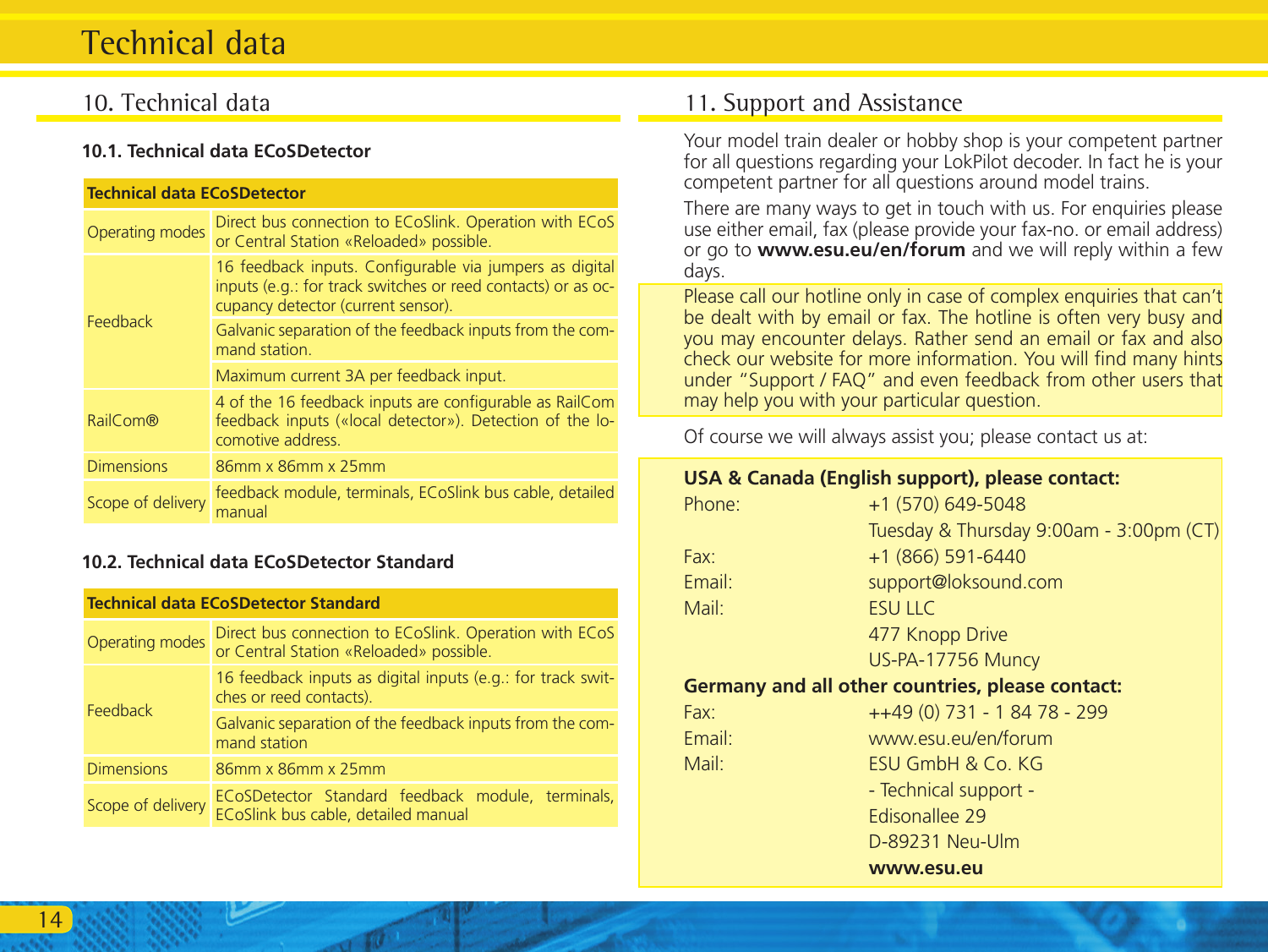# Warranty Certificate

## 12. Warranty Certificate

#### **24 Months warranty form date of purchase**

#### Dear customer,

Congratulations on purchasing this ESU product. This quality product was manufactured applying the most advanced production methods and processes and was subject to stringent quality checks and tests.

Therefore ESU electronic solutions ulm GmbH & Co. KG grants you a warranty for the purchase of ESU products that far exceeds the national warranty as governed by legislation in your country and beyond the warranty from your authorised ESU dealer.

#### **ESU grants an extended manufacturer's warranty of 24 months from date of purchase.**

#### Warranty conditions:

- •This warranty is valid for all ESU products that have been purchased from an authorised ESU dealer.
- •Any service, repair or replacement under this warranty requires proof of purchase. The filled in warranty certificate together with the receipt from your ESU dealer serves as proof of purchase. We recommend keeping the warranty certificate together with the receipt.
- •In case of a claim please fill in the enclosed failure report card as detailed and precise as possible and return it with your faulty product.
- •Please use the appropriate postage when shipping to ESU.

#### Extent of warranty / exclusions:

This warranty covers the repair or replacement free of charge at the discretion of ESU electronic solutions ulm GmbH & Co. KG of any faulty parts that are caused by design faults or faults in production, material or transport. Any further claims are explicitly excluded.

#### The warranty expires:

- 1. In case of wear and tear due to normal use.
- 2. In case of conversions of ESU products with parts not approved by the manufacturer.
- 3. In case of modification of parts.
- 4. In case of inappropriate use (different to the intended use as specified by the manufacturer).
- 5. If the instructions as laid down in the user manual by ESU electronic solutions ulm GmbH & Co. KG were not adhered to.

There is no extension of the warranty period due to any repairs carried out by ESU or re-placements.

You may submit your warranty claim either with your dealer or by shipping the product in question with the warranty certificate, the receipt of purchase and the fault description directly to ESU electronic solutions ulm GmbH & Co. KG at:

ESU GmbH & Co. KG - Service department - Edisonallee 29 D-89231 Neu-Ulm **GERMANY**